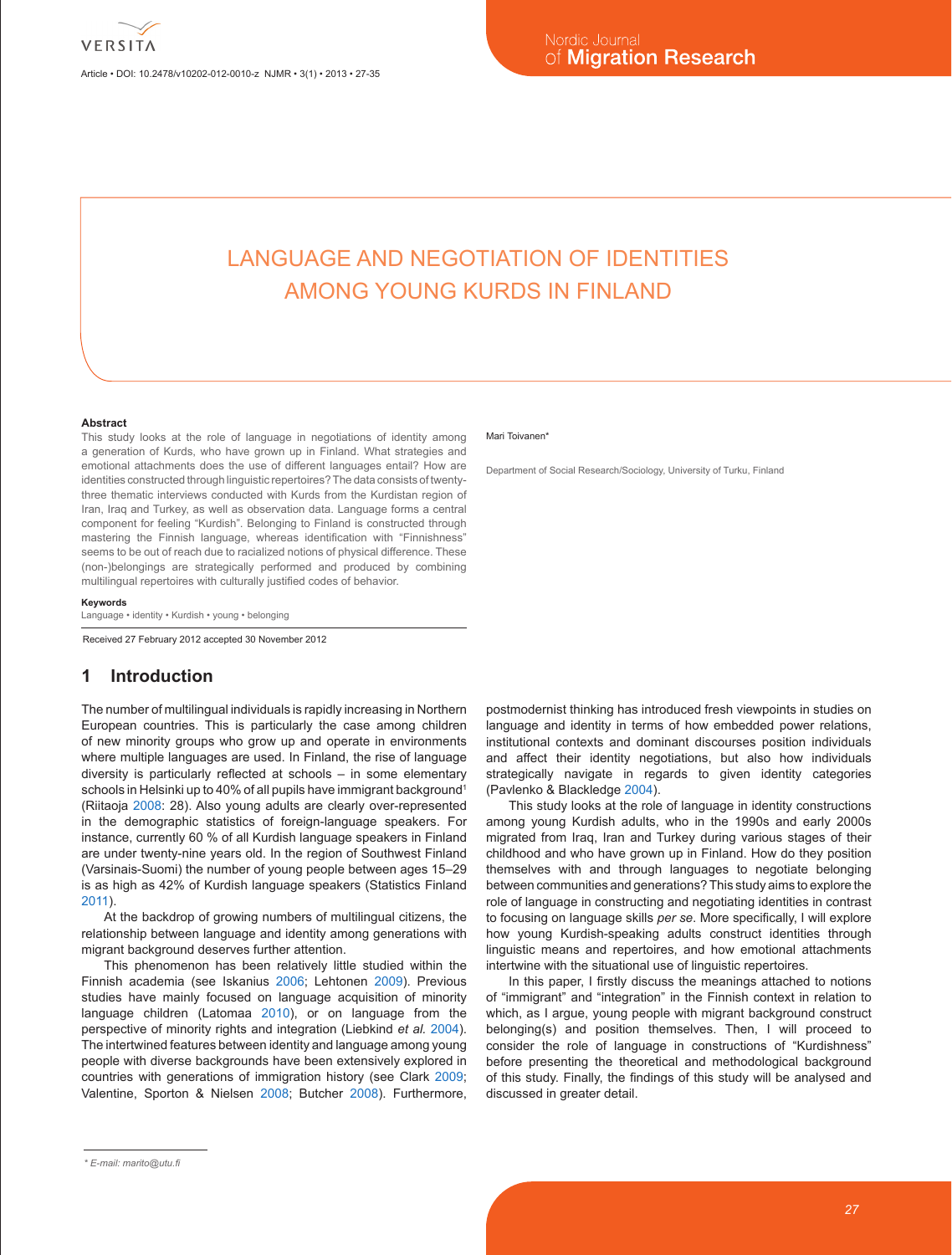# **2 About "immigrants" and "integration" in the Finnish context**

Migration flows remained low to Finland until the 1990s, when the number of arriving immigrants rapidly increased. However, even today the number of foreign citizens (3.5%) remains relatively low compared to other Nordic countries (Statistics Finland 2011). Kurdish-speaking immigrants formed one of the largest ethnic groups among the arriving refugees in the 1990s and early 2000s (ibid.). The attitudes towards immigrants have become more positive from the recession years of the early 1990s, although the attitude climate towards immigrants from Somalia and the region of the Middle-East, including the Kurds, is still less favourable compared to other immigrant groups (Jaakkola 2009).

In the Finnish context, the terms "immigrant" and "foreigner" are value-laden with an embedded understanding of ethnic hierarchy. The term "foreigner" is most often designated to Somalis, Russians, individuals with refugee status and Turks/Kurds (Säävälä 2008: 119). In other words, "physically" visible immigrant groups, aside from Russians, are often labelled "foreigners" and "immigrants", instead of highlighting the heterogeneity of individuals the categories encompass (see Huttunen 2004: 138–139).<sup>2</sup> Namely, it is argued that since in the Finnish context it might be politically incorrect to refer explicitly to "race" itself, the categorizations of "immigrant", "foreigner" and "refugee" have become racialized and are implicitly employed to construct racial difference (Rastas 2005). Researcher Anna Rastas's study (2005: 152) also suggests that the labels "immigrant" and "foreigner" are used for individuals, who were born or have grown up in Finland. The underlying question seems to be then, when, and more importantly how does an individual stop being viewed as an outsider, and begins to be considered "one of us".

In this sense, discourses on immigrants, but also on integration closely intertwine with the notions of "Finnishness" and "we-ness". More recently, various political parties from right to left have called for policies of "adopting the customs of the country where you live" (*maassa maan tavalla*), which has commonly been linked to nationalist and anti-immigration rhetoric (Keskinen 2012: 75). The official integration policies emphasize the centrality of language, for instance, in the individual integration plans designed for newly arrived immigrants (Act on the Promotion of Integration 1386/2010). Young people of Kurdish origin have received Finnish language education, and in many cases Kurdish language courses have been provided at schools (Opetusministeriö 1999). The institutional context of integration policies provides a setting, in which the mastering of Kurdish and Finnish are valued differently, in addition to other languages that young Kurds may have learnt in the societies of departure, including Arabic, Farsi and Turkish. Overall, it seems that multilingualism in itself is generally a highly valued quality in Finland, but it remains debatable whether the appreciation towards multilingualism extends beyond valuing certain languages deemed most useful, such as English, Russian and German (see European Commission 2012).

I argue that young Kurds construct identities in relation to discourses on "immigrant", which echo racialized constructions of otherness (see also Leinonen 2012; Keskinen *et al.* 2009). On the other hand, it seems that the discourses on integration conceal a dimension of language in the process of "being/becoming one of us". What is relevant in the realm of this study, is that belonging to a community of Finnish-language speakers can provide an additional space for being classified as "one of us", although a sense of belonging to "ethnic Finnishness" can be contested on the basis of individual's physical appearances (see Rastas 2005).

The formation of identity options always takes place within particular discursive and institutional contexts. Young Kurds negotiate belonging also in relation to the perceived constructions of "Kurdishness". The diverse politico-historical contexts in which the notions of "Kurdishness" have been constructed will be discussed in the following paragraphs.

### **3 Language and Kurdish identities**

Kurds in Finland are part of the larger Kurdish diaspora that gained volume in the 1990s and early 2000s mainly from Iraq, Iran and Turkey (Wahlbeck 2005). Kurdish-language speakers form the sixth largest foreign-language group in Finland numbering 8623 individuals, of which one third are young adults or soon adults-to-be (Statistics Finland 2011). Although Kurds from Iraqi Kurdistan<sup>3</sup> are most numerous, several Iranian Kurdish families have spent years in Iraqi refugee camps or in Turkey, before migrating to Finland. As a result, numerous young Kurds are fluent also in the Arabic, Farsi and Turkish languages.

The diversity of Kurdish people is particularly noticeable in terms of language that reflects their transnational dispersion in the Middle-East region. The nation-states' borders are considered to roughly align with regions where different Kurdish dialects are spoken, in Turkey (Kurmanji), Iraq (Sorani, Badini) and Iran (Sorani, Gorani) (Wahlbeck 2005). However, the localization of Kurdish dialects in different Kurdish regions is a much more complex issue,<sup>4</sup> with neither Kurdish identities nor dialects strictly following the nation-states' borders:

There is no single Kurdish identity, but there are Kurdish identities that defy or transcend borders. Pan-regional relations between the Kurds have always been complex and intimate. The mountain ranges that mark frontiers between nations do not mark breaks in linguistic, cultural or familial continuity (Yildiz & Blass 2003: 107).

The presumed pan-Kurdish identities based on common ethnonational consciousness are in the continuous process of remaking in the region of Kurdistan and in diaspora (see Natali 2005; Gunter 2011). In many cases, the Kurdish language is considered to constitute a central construction block and indicator of "Kurdish identity" (see Kreyenbroek 1991; Hassanpour 1992), including in the cyberspace (Sheyholislami 2010). The use of the Kurdish language can thus have nationalist underpinnings and become an element to construct political projects of collective belonging, particularly in the diaspora.

The institutional and historical contexts of Iraq, Iran, Turkey and Syria where the Kurdish language has become politically intertwined with expressions of "Kurdishness" also need to be considered. Manifestations of Kurdish ethno-nationalism and national identity (*Kurdayetî*) have developed as reactions to the experienced cultural and political domination in the four nation-states over which the region of Kurdistan extends (Natali 2005). Similarly, the politization and institutionalization of the Kurdish language has taken place within ethnicized political spaces, not the least in relation to specific language and cultural policies of each state (Hassanpour 1992).

In Turkey and Syria, policies towards Kurds have been described as "ethnocide" and "linguicide", referring to deliberate acts that aim at the extinction of the Kurdish culture and language (Hassanpour 1999;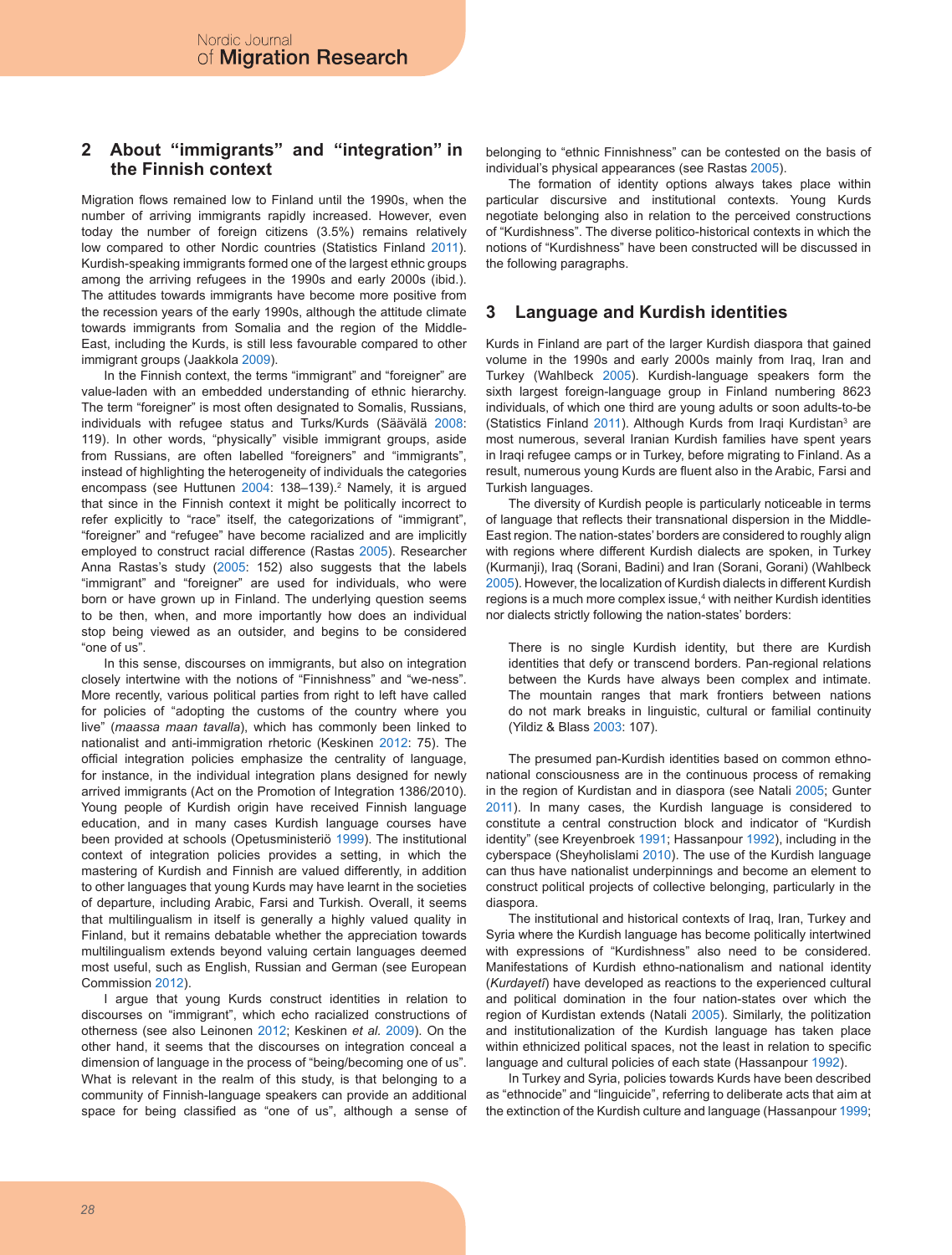Skutnabb-Kangas & Fernandes 2008).5 Particularly in the Turkish case, the Kurdish language and "Kurdishness" occupy a highly politicized position as the internal, orientalized "other" (see Zeydanlıoğlu 2008). Whereas the Turkish policies have targeted forced cultural and linguistic assimilation, Iraqi approach to the Kurdish issue has varied from genocidal measures during the regime of Saddam Hussein to more recent developments towards becoming an autonomous region enjoying full cultural and linguistic rights (Skutnabb-Kangas & Fernandes 2008). In Iran, state policies regarding the Kurdish issue and language have been more ambivalent, a betwixt between neither denial nor recognition, although the politico-cultural demands of Kurds have been met with imprisonments and even executions (Alinia 2004; Amnesty International 2008).

Minority policies towards Kurds have become intertwined with the nation-state building projects in countries that include parts of Kurdistan, thus stigmatizing expressions of "Kurdish identity" and creating settings where the Kurdish language is differently valued. Furthermore, it needs to be noticed that not only the past experiences, but also the on-going situation in the region of Kurdistan pertain to the constructions of "Kurdishness" and meanings attached to the Kurdish language in diaspora.

### **4 Theoretical considerations**

This study approaches the notions of identity and language as a matter of *positionings*, thus partially drawing from the theoretical frame presented by Aneta Pavlenko and Adrian Blackledge (2004). In *Negotiation of Identities in Multilingual Contexts*, the authors combine post-structuralist and social constructivist approaches, and consider identities as discursive constructions with a poststructuralist emphasis on the role of power relations. The authors (2004: 13–14) highlight certain characteristics of identities that are relevant in the realm of this study. These include location within particular discourses and ideologies of language; embeddedness within the relations of power; multiplicity and the imagined nature of new identities; and location within particular narratives. Identities, as summarized by authors, are therefore understood as:

social, discursive, and narrative options offered by a particular society in a specific time and place to which individuals and groups of individuals appeal in an attempt to self-name, to selfcharacterize, and to claim social spaces and social prerogatives (Pavlenko & Blackledge 2004: 19).

The discursive approach allows considering identity and language as mutually constitutive; on the one hand, discourses provide the terms and linguistic means to construct and negotiate identities; on the other hand, ideologies of language and identity influence individuals' use of linguistic resources to index their identities (Pavlenko & Blackledge 2004; see also Pietikäinen, Dufva & Laihiala-Kankainen 2002: 10). Identities are multiple and constructed at the intersections of various axes, including ethnicity, gender, generation, language, geopolitical locale, institutional affiliation and so forth (ibid; see also Anthias 2002). Furthermore, it has been argued that power relations are embedded in language practices, negotiations of identities and how those are valued in particular contexts (Heller 1982; Gal & Irvine 1995).

Stuart Hall (1990) refers to the process of imaginative production of identity, relating to how communities and societies construct collective identities based on imagination (see also Anderson 1991). Collective, imagined narratives play an important role in constructions of (collective) identities, thus introducing a diachronic dimension "to the different ways we are positioned by, and position ourselves within the narratives of the past" (Hall 1990: 225). Collective identities, in this case "Finnishness" and "Kurdishness" are thus approached as imagined narratives constructed by selective perceptions on what has constituted them from past till present and what they should strive to be in the future.

This study mainly focuses on how these positionings and contestations take place both *through* language(s) and *in* language(s) among multilingual youth of migrant background. With the focus on the process of negotiation, Pavlenko & Blackledge (2004: 21) propose a theoretical distinction between three types of identities: "*imposed identities* (which are not negotiable in a particular time and place), *assumed identities* (which are accepted and not negotiated), and *negotiable identities* (which are contested by groups and individuals)". This suggests that multilingual individuals are not merely positioned by their surroundings, but they navigate positionings in their social environment and activate parts of linguistic repertoires to highlight particular aspects of social identities depending on context.

This study looks at the interplay between how young Kurds position themselves with linguistic means towards perceived identity categories and institutionalized discourses on language and belonging, and also how they are positioned by them (see Davies & Harré 1990). Language sites entail embedded power relations, and besides being considered as locations to construct identities, they are approached as sites of resistance, empowerment, solidarity and exclusion (Pavlenko & Blackledge 2004: 4).

### **5 Methodology, data and ethical issues**

This qualitative study employs methods common in ethnographic research, including interviewing and observation. The data consists of twenty-three semi-structured thematic interviews conducted between 2009 and 2011 with self-reportedly bilingual young Kurdish adults (aged 18–28). The collected data also included observation notes on the situational use of various languages, collected during cultural and political events with young Kurdish adults. I employed the field notes from observation as a complementary source of data, which helped to "contextualize" language use and meanings attached to it. The respondents were contacted through snowballing technique, through associations and key persons.

The interviewees arrived to Finland in the 1990s and early 2000s as accompanied refugee children from Iranian, Iraqi and Turkish Kurdistan. At the time of migration, they were aged from three to fifteen, and therefore are commonly conceptualized as the *1.5. generation* (Rumbaut 2008). The interviewees spoke Kurdish mostly as a "home language" with parents and friends of Kurdish origin. Finnish was most often spoken outside home environment. In terms of the Kurdish dialects, nineteen interviewees spoke Sorani dialect and came varyingly from Iranian and Iraqi Kurdistan, two spoke Kurmanji dialect and came from Turkish Kurdistan, and one was a Badini-speaker from Iraqi Kurdistan. At the time of interviewing, nineteen of them lived in Turku and four in Helsinki. All interviewees identified themselves as "Kurdish", before specifying from which part of Kurdistan they originally came from. The interviews were conducted in the Finnish language, as the respondents reportedly spoke it fluently.

Ethnography is also understood as "a theory of research process" (Skeggs 1995: 192), which accentuates the importance of power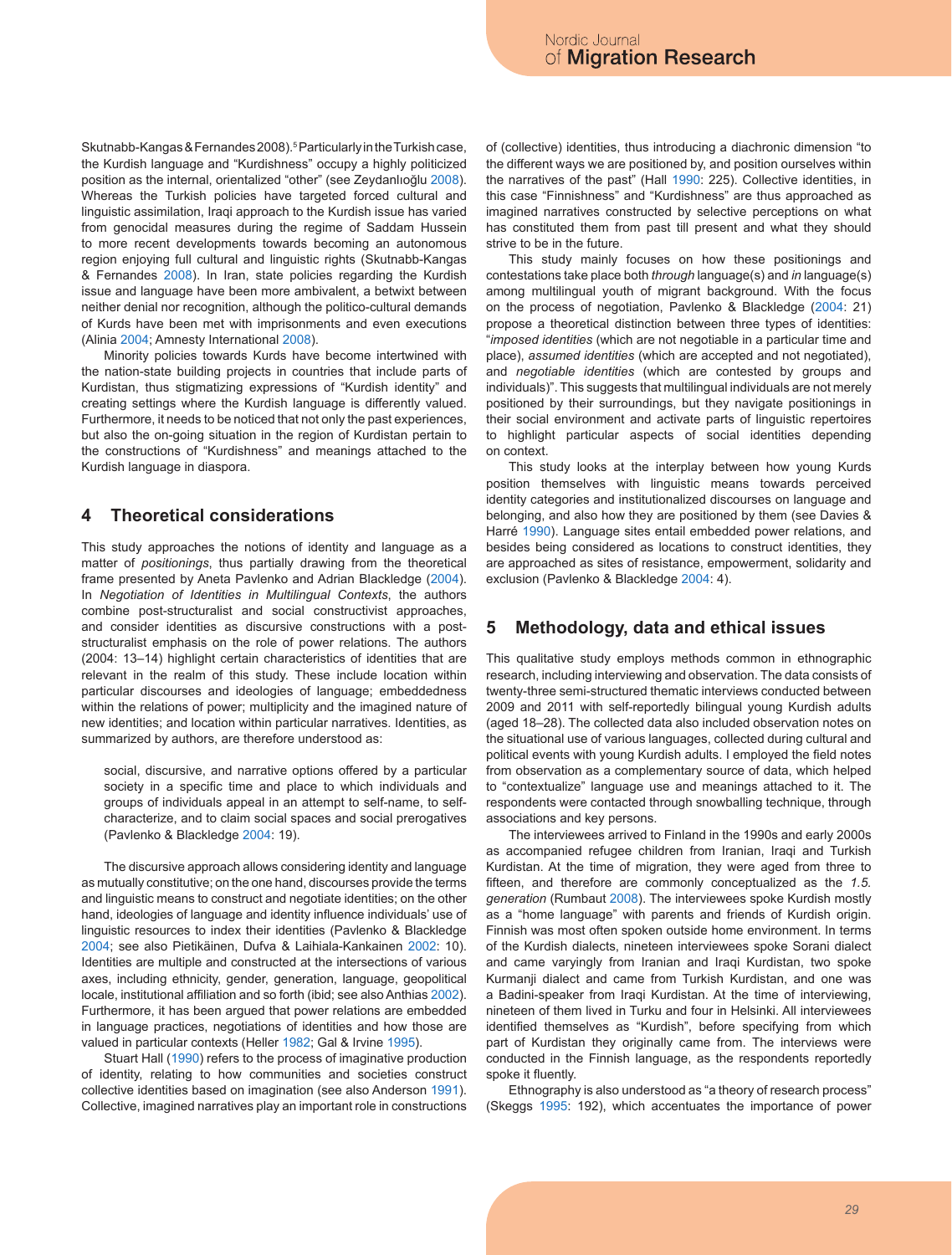relations and sensitivity to different forms of "otherness" (Honkasalo 2005: 154). During the interviews, my positioning as belonging to the community of native Finnish-speakers and to "ethnic Finns" became visible. The interviewing situations but also the research themes further underlined both my and participants' perceived belonging to different "ethnic groups", and required reflexive positioning and sensitivity to underlying hierarchies throughout the whole research process. The interviewees were enthusiastic to reflect upon their lived experiences, both negative and positive. The interviews were loosely structured as to allow the interviewees to reflect more on particular themes they felt more important for themselves. For ethical reasons, the interviewees' names have been anonymised and the indicated ages at the time of migration and interviewing are approximates<sup>6</sup> to diffuse any recognizable characteristics.

The interview themes included experiences at school(s); friends; working life; self-identification, belonging/home; use of languages; and the following sub-themes; language choice/attitudes with children/spouse; language maintenance; and connections to Kurdistan area/diasporic communities. The collected data was analyzed using qualitative thematic analysis, which aims to extract and analyze reoccurring, identifiable themes from the transcribed interview data (Tuomi & Sarajärvi 2009: 93). As interviews contained narrative and autobiographical features, I was interested in both *reflexive* positioning from the part of interviewees (how they position themselves) and reflections on *interactive* positioning (how they perceive others positioning them) (see Davies & Harré 1990). After transcription, the data was inserted to Nvivo data software to manage the distraction of primary themes. Then they were regrouped to more comprehensive themes, which are presented below.

# **6 Focus and findings**

In this section, the general focus will be on meanings attached to the Kurdish and Finnish languages, as well as how those meanings are narrated in relation to the languages' situational use and one's positionings in different language settings. I will discuss the findings, featured in three thematic sections: speaking Kurdish, being Kurdish; visibly 'other', yet audibly 'one of us'?; and multilingual performances of belonging(s). The first theme indicates that values attached to language choices are associated with cultural continuation in the diasporic context as well as political claims-making towards Kurdistan in the transnational context. The second theme suggests that belonging to a language community becomes intertwined with discourses on perceived identity options, also highlighting the relevance of locality and physical visibility in negotiations over identities. The third theme reveals that (multilingual) identities are performed through linguistic means, such as humour, but also reproduced by fine-tuning behavioural codes to indicate belonging to a particular (language) community.

### *6.1 Speaking Kurdish, being Kurdish*

Yes, and then there a lot of adults, who are like, why don't you speak in Kurdish, because you are all Kurds? Then you try to explain that it's hard to start in Kurdish, because it [language] changes without noticing (Rangin, 9/22).

A commonality for young adults belonging to the so-called *generation-in-between* (or 1.5. generation) is that they have grown accustomed to operating in multilingual environments. In this study, descriptions on language use with friends, siblings, parents and other people indicated that language choices entail normative, strategic and contextual aspects. These include switching languages depending on context. For instance, the respondents referred to "one-language rule" at home to speak only Kurdish, explained to guarantee the continuation of (mother) language skills beyond generations<sup>7</sup>:

Parents have always spoken to us in Kurdish, been really strict about it that you have to learn and know your own culture (Rebuar, 14/28).

The importance attached to knowing the Kurdish language was explicitly linked to getting oneself acquainted with "the Kurdish culture" and as a manifestation of being Kurdish. Consequently, not being able to speak in Kurdish with other language-speakers was narrated as a source of shame and embarrassment. The respondents seemed to be under some degree of scrutiny concerning this, particularly when visiting the Kurdistan region. Rating own siblings' Kurdish language skills in contrast to others' families reflected also the values and norms attached to the maintenance of Kurdish language in the context of the diasporic community. Criticism was voiced towards younger Kurds for becoming "too European", particularly in the case of younger Kurds in Sweden, who were claimed to speak Swedish with their parents. Besides being able to speak with grandparents, also teaching children Kurdish meant ensuring the transmittance of Kurdish culture to future generations living in diaspora. This was of great significance in the case of interviewees' own children<sup>8</sup> and commonly linked to collective narrations of the Kurdish people and their history, as well as to personal stories on families' refugee background and war time experiences.

The meanings attached to the Kurdish identity/language can reflect the boundaries of inclusion/exclusion based on belonging to an ethnic and language community in the societies of departure. In some narrations, the use of Kurdish language became intertwined with political undertones. Those respondents, who wrote, published and translated into Kurdish, related the Kurdish language to nationalist aspirations and to politicized claims-making. Although this was the case of only few interviewees, the meaning of Kurdish language as a tool and manifestation of nationalist claims-making added a politicized dimension to narrating belonging through language use:

You know Swedish Finns. They have their own flag, own language, but no country. The Kurds are the same (Rebuar, 14/28).

Politically active interviewees employed social networking tools and digital media (Youtube, Facebook, blogs, online news channels) to distribute information in Kurdish and translate news between Arabic, English, Farsi, Turkish and Kurdish dialects. Online and offline Kurdish-language publishing, translating and distributing' was expressed as a political statement in favour of the Kurdish cause. As a matter of fact, Kurdish diasporans' political claims for linguistic and cultural rights have taken place online and in cyberspace since the 1990s, a phenomenon referred to as *sovereignty in the sky* (Hassanpour 1998).

The claims-making needs to be interpreted in relation to the past and present institutional statuses of the Kurdish language in different states. For instance, prohibitions to name children with Kurdish names, to use the language in public places, or to receive Kurdishlanguage education have certainly contributed to language becoming a central unifying feature in the constructions of Kurdish identity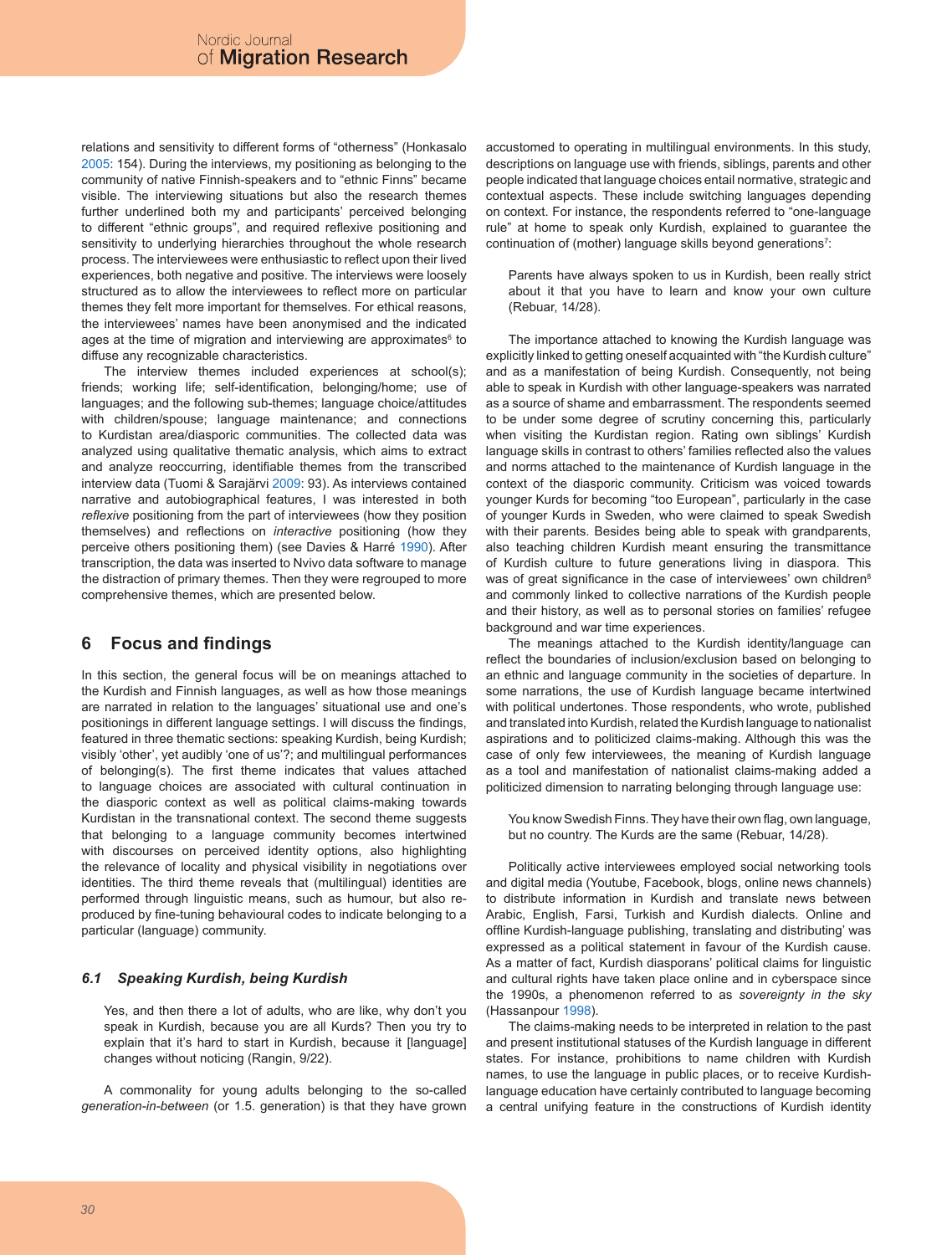(see Natali 2005). For instance, interviewees used particular references to states' minority policies and to collective narrations of "Kurdishness" to assert their identity as Kurdish-language speakers, and to position themselves as Kurds.

To a lesser extent, the local background also resonated in young Kurds' positionings towards national languages and their native speakers in the Middle-East region. The respondents from Iranian Kurdistan tended to foster more positive feelings towards Farsi (Persian) compared with respondents' feelings from Iraqi and Turkish Kurdistan towards Turkish and Arabic languages, and the related ethnic groups:

I think Kurds are smarter than Arabs. They even learn Finnish faster (Bahar, 13/24).

We spoke Kurdish on class, if the teacher allowed us. Some hit us if we spoke it… I now rarely speak Turkish…when I speak, I have an accent. I hate that language, I prefer not to speak it (Runak, 15/23).

These examples seem to suggest that young Kurds' language choices are often value-laden, depending on contexts and interlocutors. The connection with language and identity was evident in the underlying assumption that language loss entailed a loss of identity. On the other hand, the references to national language policies highlighted the relevance of institutional contexts in negotiations over language use. For some respondents, language was intertwined with political arrangements and as a marker of identity it could strategically become a tool for political claims-making.

#### *6.2 Visibly 'other', yet audibly 'one of us'?*

Learning and mastering the Finnish language was narrated in relation to discourses on integration, but also on a more emotional level on belonging to Finland. The characteristics such as mastering the Finnish language, being familiar with the Finnish system, customs and the perceived norms were considered to justify a partial identification as "Finnish" (*new Finn, pirate Finn, Kurdish Finn*). Being central elements also in integration discourses, the process was understood as a two-way path, including knowing one's own cultural background:

I feel sad when people can't, like children don't speak any [Kurdish], and like that's not what Finland wants, it is not becoming Finnish, if you forget your own mother language. I mean like 'adopt the customs of the country where you live' but it has got limits as well, so you can have your own identity, you know… (Shoresh, 12/25).

The rather common slogan in nationalist immigration debates, "adopt the customs of the country where you live" (*maassa maan tavalla*) had to some extent become an internalized discourse, although several contested the idea of complete assimilation, including the loss of the Kurdish language. In these instances language was closely related to having an identity as Kurdish, since "Finnishness" was considered to be out of reach:

A child must learn Kurdish as well, teach him, because it reminds him of the fact that he is Kurdish, and that he can't change himself. You have to know of your parents' past, where you come from, because if somebody asks him where he comes from, he cannot say that he's a Finn, and nobody would probably even believe him (Kawa, 11/18).

The theme of physical appearances (see Andersson 2003; Säävälä 2008) emerged frequently in narrations as an explanation to why the interviewees could not identify themselves as "Finnish", even though having grown up in Finland and speaking Finnish as mother language. In some instances, otherness was constructed in terms of audible difference, for instance in terms of dialect or accent if the interviewees spoke broken, albeit fluent Finnish (see Hopkins 2007; Leinonen 2012). Even though bilingual, it seems that young Kurdish adults face contestations over belonging to what the researcher Laura Huttunen (2002: 130) has named "the white landscape of Finland". In this sense, the intersecting attributes of ethnicity/race and language indicate that the simultaneous effect of perceived visible differences position them as not belonging to Finland. In many cases, this changed when they started to speak flawless Finnish without any perceivable accent:

Finns don't usually talk a lot, but when I start to talk Finnish, fluent Finnish, then they get it, and start to talk, hell yeah, he is one of us (Shoresh, 12/25).

The visible difference was overcome by audible sameness, thus repositioning them as "belonging to us". The positionings seem to be, therefore, constructed at the axis of visible/audible difference/sameness. Audible difference also positioned Kurdish youth in situations where they were advised not to use the Kurdish language at working places as it might "disturb some people". This way they could fit better into the "audible landscape of Finland". In case of contestations over one's belonging to Finland, the Kurdish background was considered to provide a more secure basis of identification:

One should pay extra attention to the fact that a child learns Kurdish, because I consider it important that a child has the background, the identity that makes him stronger. That identity brings support and security…And one day if he encounters discrimination, it not because of language or his actions, but because he looks different from Finnish kids. Then he asks himself, who am I…then he needs the strong identity, own cultural background (Armanji, 12/25).

Based on this, one might conclude that the Finnish language was merely considered a functional necessity for coping in the Finnish society. However, several interviewees also expressed strong identifications as Finnish-speakers, which provided a justification to identify oneself at least as *partially* Finnish. Most respondents also wished their children to learn the Finnish language, regardless of where they would be raised.

Cultural and language identities are often associated to a territorial reference point of nation-states or regions. However, during the migration process, cultural identities and a sense of belonging are de-territorialized and re-territorialized (Fortier 1999). This suggests that the membership criteria for belonging are not merely based on birth rights or *jus solis* sort of justification. Instead, a sense of belonging can also be constructed from individual's experiences, memories and social networks in a locality, which is then displayed through mastering the local language, or yet the local dialect: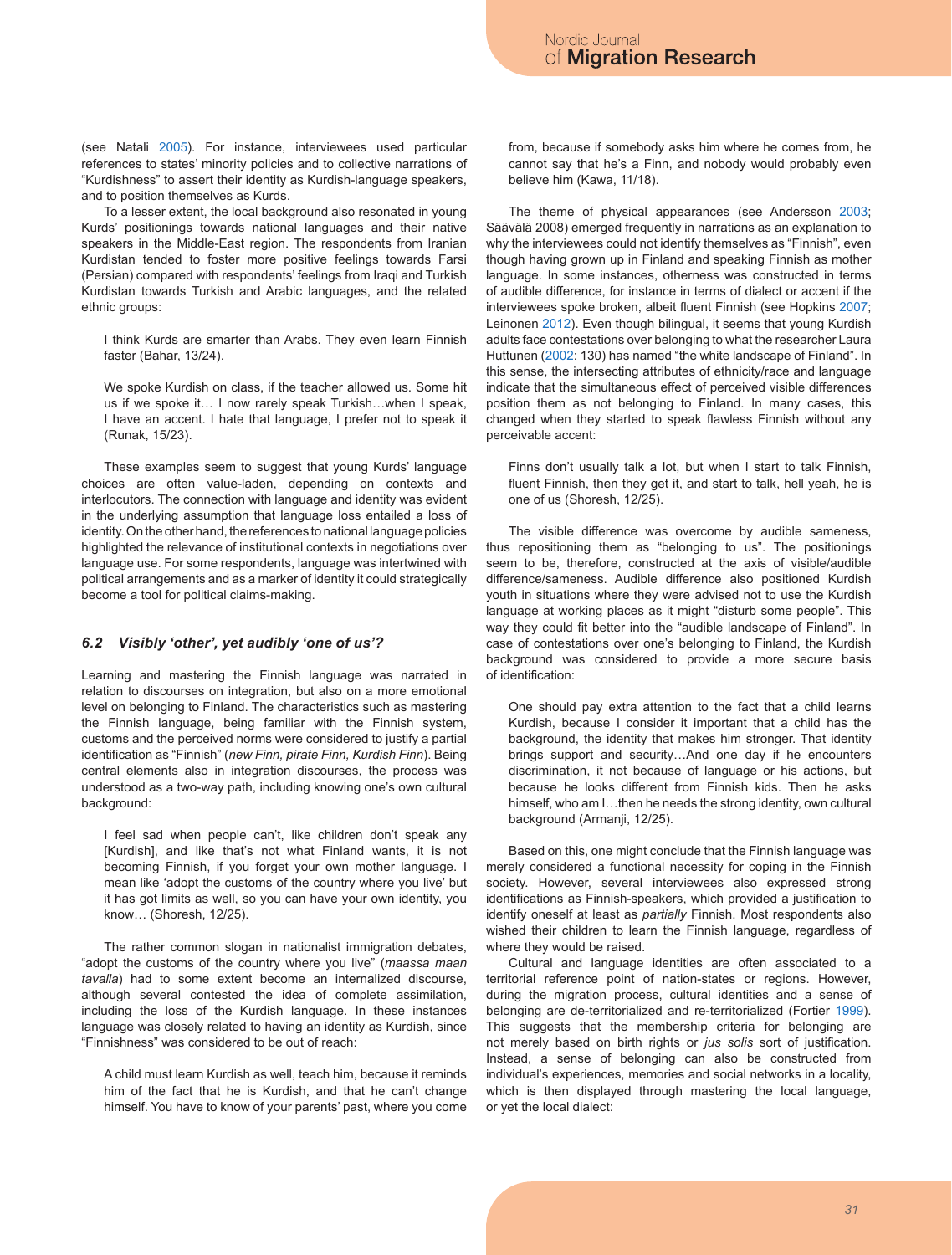Many people say that you must come from Turku, because you speak Turku dialect, and I tell them, that yes I do (Rebuar, 14/28).

Alternative identifications with the city (Toivanen 2013) or as simply "foreigner" (Haikkola 2010) can provide youth of migrant background with more flexible identity options than "Finnishness", which the respondents often related to having biological roots in Finland. It seems that similarly respondents' local identification with cities (Toivanen 2013), linked to being a speaker of local dialect can offer an additional space to negotiate belonging, in addition to belonging to the community of Finnish language speakers. The respondents also reflected on their positionings in relation to speakers of other Kurdish dialects and Kurds from other regions:

They stayed and lived there [refugee camp]…and they had no education, no schools, day-care or anything, and they learned nothing there, and people say that the Kurdish they speak is a bit wrong Kurdish (Rojin, 3/21).

Respondents' positionings towards different Finnish and Kurdish dialects demonstrates the intersections of locality and language in their constructions of belonging. However, being a Finnish language speaker rarely seems to suggest a sense of cultural identity linked to it, in contrast to being Kurdish and speaking Kurdish. Instead, respondents identified themselves as Finnish-speaking Kurds, who can make partial claims as "Finnish" (*new Finn, pirate Finn*) on the basis of mastering the Finnish language and knowing the system, but not on the basis of their physical appearances.

#### *6.3 Multilingual performances of belonging(s)*

Studies on linguistic means of negotiating identities have mainly concentrated on language strategies such as *code-switching* and *crossing* (see Auer 1998; Rampton 1995). They refer to the strategic use of linguistic repertoires to navigate between different settings. Individual's use of verbal codes to affirm membership to a language group is known as *switching*, while challenging social categories is referred to as *crossing* (see Butcher 2008). Besides the alteration of linguistic means, multilingual individuals also "translate" cultural codes that are embedded in language in order to foster a sense of belonging, or contest belonging to a certain group.

The narrations indicate that besides switching languages in different settings, the respondents also adjusted their behaviour to appear more "Kurdish" or "Finnish" (see Toivanen 2013). The theoretical term *switching*, which suggests a binary option between on/off-modes, is inadequate in this case to capture the complex deployment of various linguistic and behavioural modes. As a matter of fact, one respondent employed a metaphor to grasp the subtlety of this phenomenon:

When I have been with a Kurdish person, I have adjusted the frequency to Kurdish, like the same as the Kurdish one has… when I'm with a Finnish person, then I act Finnish (Azad, 4/21).

The description of "adjusting frequencies" was used to name the process of fine-tuning language, cultural codes and expected norms of behaviour in relation to the interlocutors whether they were parents, friends with similar background or "mainstream" Finnish friends (see also Toivanen 2013). The "adjustment of frequencies" was also narrated to take place in interaction with recently migrated Kurds and those who had stayed longer in Finland. Being familiar with the Finnish system, the role of cultural navigators also meant helping recently arrived Kurds, who lacked the sufficiency in Finnish, to integrate: *I am the one who integrates, because I have been integrated as well* (Shoresh, 12/25).

The way of acting "Finnish" and "Kurdish" seemed to require adjustment in terms of what kind of humour to use, which would match the linguistic repertoires and norms of other interlocutors. On the other hand, this process of adjustment spurred various reactions from their surroundings:

Then you can speak more freely…and then the Finnish humor and our humor are on different wave length. When we go to Kurdistan, so we speak with the Finnish humor, and they look really surprised, and when we come back, we have the Kurdish humor (Shilan, 7/20).

I talked with another friend, a Finn, and we joked a lot. So this guy was listening, and laughing, and then said: "Now I understand that you are joking, and that's why you foreigners speak so loud. Now it doesn't bother me anymore" (Azad, 4/21).

This brings us to the performative aspect of belonging, suggesting that identities are constructed and embodied through performative acts, which also have social and political consequences (Bell 1999). It is argued that the forms of performative acts also produce identities, through "stylized repetition of acts" (Butler 1988: 519). In this manner, the performative belonging includes "citing" the norms that constitute a community or a group (Fortier 1999), including unspoken rules of how to utter, behave and respond to one's interlocutors. Besides humour, belonging was performed when addressing the elderly Kurds in Kurdish, with lowering one's voice and avoiding cursing. Showing respect in this way was explained to be an "essential facet of Kurdish culture":

And otherwise with elderly people too, with Kurds, of course I speak in Kurdish, even though they would know Finnish. Yeah, I don't know, it's sort of like, is it like respecting the culture or whatever, but it's more natural (Murad, 4/21).

Some indicated that youth were *literally* carrying their parents' name, which should not be tarnished by children's disrespectful actions. This could result to a loss of reputation, and the literal retribution of this border-crossing would be the loss of honour (Toivanen 2013). In relation to this, several interviewees expressed criticism towards gossiping within the community, which has been argued to be a form of social control (Küçükcan 1999). Some respondents expressed that the state of "in-betweenness" was rather exhausting, and it was with youth of migrant background, regardless of their ethnic and linguistic background that they felt the most comfortable with.

Young Kurds also narrated pride attached to their multilingual background. Diasporic Kurds have quite often a multilingual background for having lived in countries, which have official languages other than Kurdish. Furthermore, having stayed in refugee camps in an Arabic-language environment or in Turkey before entering Finland had resulted to several interviewees mastering also Turkish and Arabic, besides Farsi or other Kurdish dialects. In this sense, Kurds constitute a particular immigrant group having such multilingually diverse background. Most interviewees had strong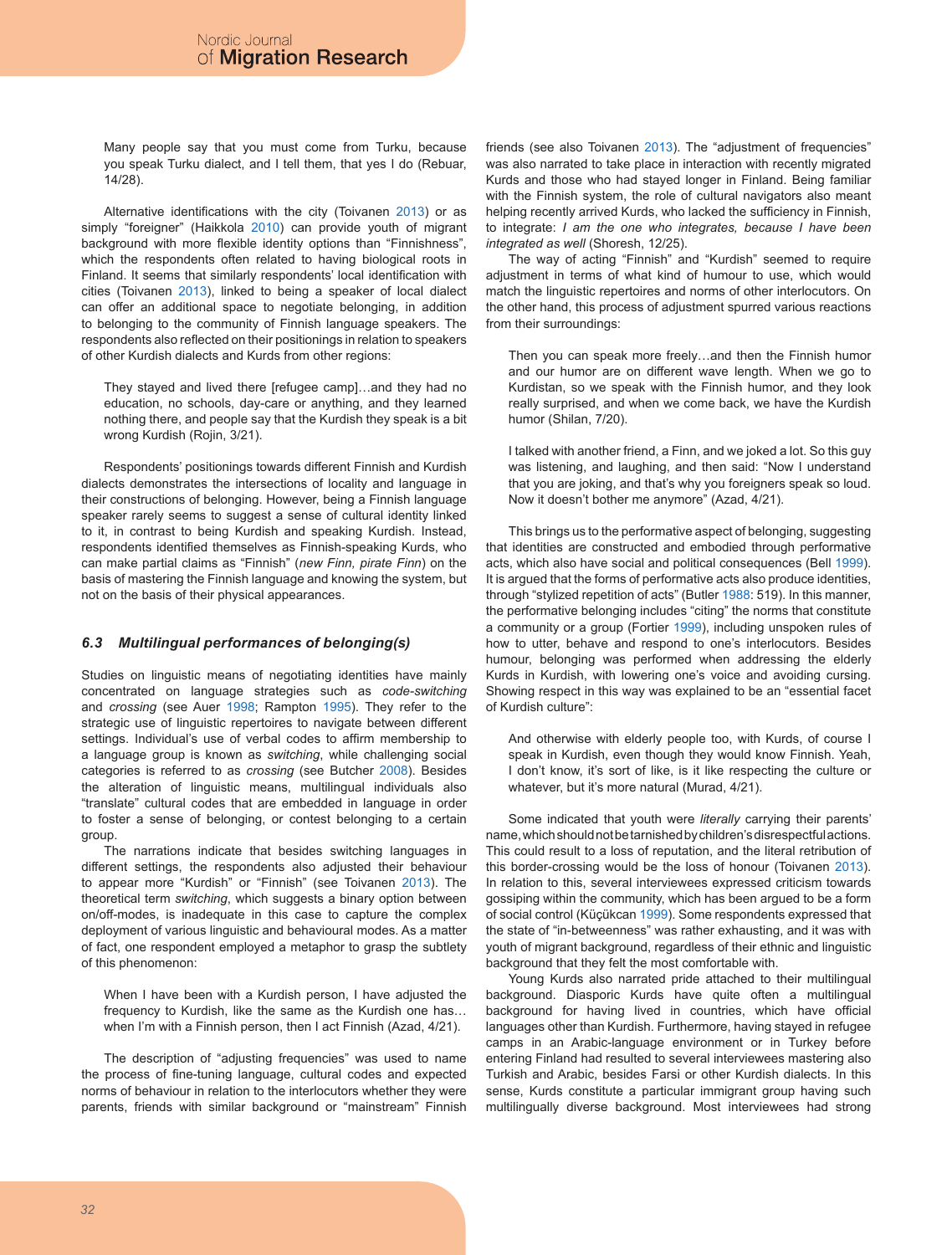attachments to other languages besides Finnish and Kurdish, and they stated a conscious choice to transmit those language heritages (Turkish, Arabic, Farsi, different Kurdish dialects) to their children. The complexity of multilingualism was reflected in examples, where interviewees' writing and reading skills were most fluent in Farsi (Persian), but verbal skills in Kurdish and Finnish languages:

In Persian, I am good at both, writing and speaking, but in Kurdish I am good at speaking…and lying (laughing)…The child must learn at least three, four languages, combine good things of the Finnish culture, and good things of the Kurdish culture. In that way, it will be a good child to the society (Rebuar, 14/28).

Multilingualism was appreciated to the point that some respondents wished their children to grow multilingual, regardless of mastering any particular language. Furthermore, multilingualism seemed to be considered as "part of who I am", which would suggest the respondents to foster *multilingual identities* (see Clark 2009). Mastering several languages was also considered a valued individual quality for the society, thus suggesting that integration discourses had been partially internalized in narrations on multilingualism.

# **7 Conclusion**

This research attempts to shed light on the role of language in identity negotiations among young Kurds in Finland. These negotiations can be differentiated in two, albeit intertwined dimensions. On the one hand, there is the ongoing construction and performance of identities that emphasize one's membership and belonging to a linguistic group. On the other hand, negotiations also take place when given identity categories are contested (see Pavlenko & Blackledge 2004: 20). For these purposes, various linguistic means were employed by young Kurds to contest, affirm or enact certain identity categories, including one-language rules, code-switching (or *adjusting frequencies*), choice of language and dialect, performative acts, and translating.

Kurdish and Finnish languages are valued differently depending on context, particularly when the language use is understood in relation to options of cultural identities. Language choices are always embedded in socio-political and cultural contexts, and entangled with questions of power and identity. Discourses on integration, immigration and cultural identities, as well as the institutional and politicized status of the Kurdish language echo in young Kurds' identity negotiations, as they adopt different positionings towards given identity categories. Emphasis not to categorize oneself as "immigrant" nor "refugee" demonstrates a strong wish to claim one's place within the Finnish society, justified through studying, language skills and long-term living in Finland. These claims resemble (internalized) integration discourses, particularly to the nationalist discourse on "adopting the customs of the country where you live" (*maassa maan tavalla*).

Furthermore, young Kurds' narrations demonstrate that identities are constructed at the intersection of different axes such as race/ ethnicity, language and generation. In this sense, perceived physical differences, but also audible difference/sameness position young Kurds, and in some cases, allow them to reposition themselves through mastering linguistic repertoires. However, reference to physical difference was narrated as the most common explanation as to why young Kurds could not identify themselves as Finnish, in contrast to "mainstream Finns". Having grown up in Finland and mastering the Finnish language (or dialects) seemed to

provide justification for identifying oneself as *partially* Finnish, hence echoing the racialized boundaries of perceived identity categories.

The findings suggest that contestations over identity categories had produced alternative venues for identifications among young Kurds. Although most respondents identified themselves primarily as Kurdish, also identifications as Finnish-speaking Kurds and habitants of certain localities were narrated. Kurdish language maintenance and transmission were closely linked to ensuring the continuity of cultural identities, although there was variation regarding this, particularly among those who had arrived to Finland fairly young. Nonetheless, multilingualism was generally considered a positive value to the extent of wishing to transmit the cultural-linguistic heritage to future generations.

## **Acknowledgement**

I would like to express my gratitude to Dr. Suvi Keskinen and the anonymous reviewers for their insightful comments on this paper as well as to thank the Network for Research on Multiculturalism and Societal Interaction (University of Turku) and the city of Turku for providing funding for this study.

**Mari Toivanen** has graduated from Paris IV Sorbonne and is currently a doctoral student at the Department of Social Research/ Sociology at the University of Turku. Toivanen's PhD research focuses on various aspects of negotiating belonging among young Kurdish adults in Finland, intending to contribute to the growing body of academic literature on identity issues among young adults with migrant background in Northern Europe. Her research interests include identity, belonging, transnationalism and Kurdish youth.

### **Notes**

- The multilingual background of children and youth does not come across in statistics, as one can only list one mother language (Latomaa & Suni 2010). 1.
- For instance, Estonians and Swedes belong to the largest immigrant groups in Finland, but are not considered "immigrants" or "foreigners" as readily as individuals of Somali or Middle-Eastern origin (Säävälä 2008). 2.
- I refer to the geographical location of Northern Iraq and North-Western Iran as Iraqi and Iranian Kurdistan. It has to be mentioned, however, that the interviewees often employed the geographical references of Southern Kurdistan (for Iraqi Kurdistan), Eastern Kurdistan (for Iranian Kurdistan) and Northern Kurdistan (for Turkish Kurdistan). I employ the first form, which is quite common in Kurdish studies (i.e. Natali 2005). 3.
- For the linguistic composition of Kurdistan, Institut kurde de Paris: http://www.institutkurde.org/images/cartes\_and\_maps/ linguistic\_composition.jpg 4.
- The authors refer to the linguistic and cultural genocide according to the definitions of genocide in articles 2(b) and 2 (e) in the UN Convention on the Prevention and Punishment of the Crime of Genocide. 5.
- The interviewees' age varied greatly at the time of migration. I have indicated their age at arrival and then an approximate of their age at the time of interviewing in the excerpts. 6.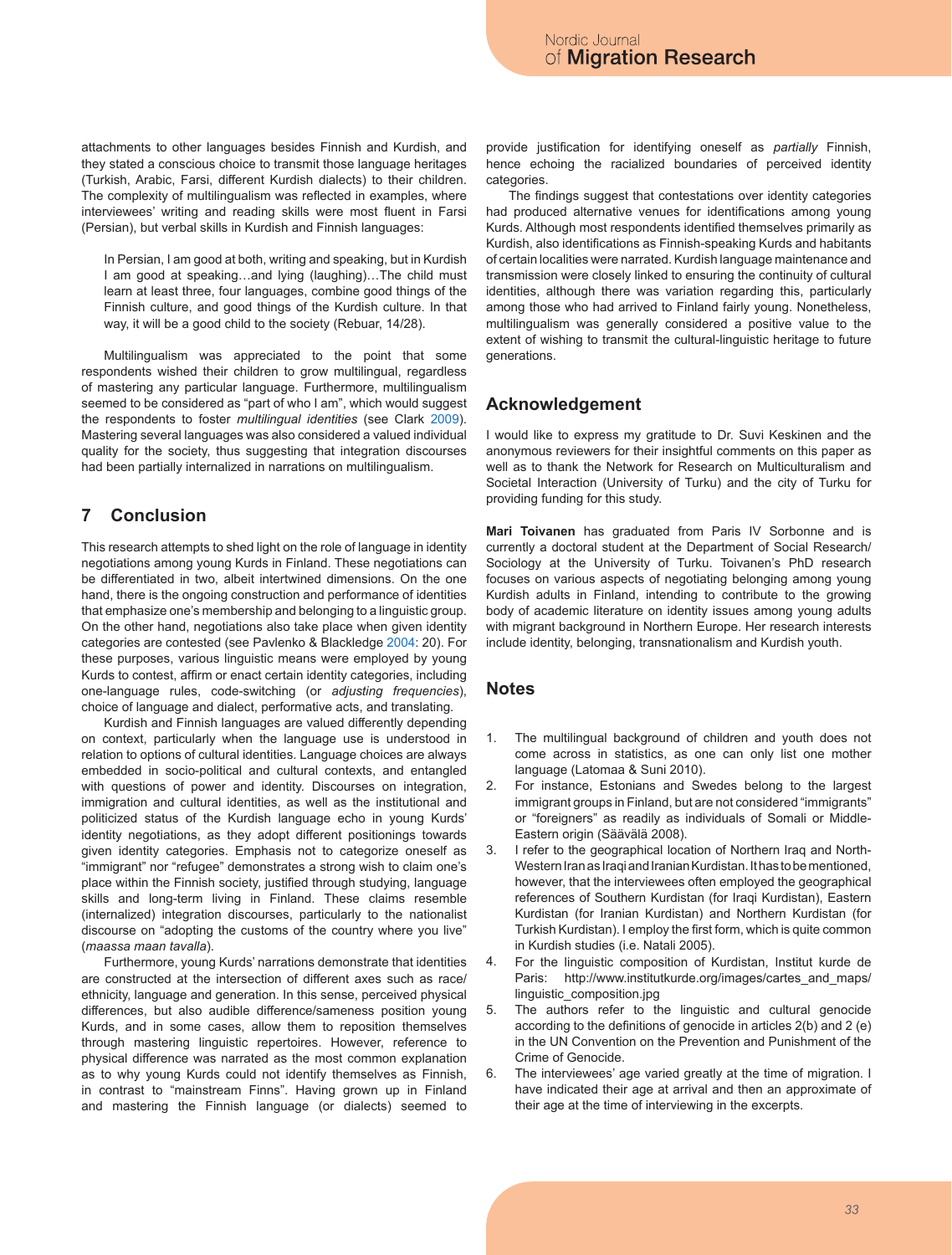This also seems to be particular to Somali-speaking families (Latomaa & Suni 2010), whereas Russian-speaking families tend to emphasize learning Finnish (see Iskanius 2006). 7.

#### *References*

*Act on the Promotion of Integration 1386/2010, Ministry of Justice, Finlex, pp. 4601–4620.*

- *Alinia, M 2004, Spaces of diaspora. Kurdish identities, experiences of otherness and politics of belonging. Göteborg Studies in Sociology No 22, Göteborg University.*
- *Amnesty International 2008, Human rights abuses against the Kurdish minority, Amnesty International Publications, UK.*
- *Anderson, B 1991, Imagined communities. Reflections on the origin and spread of nationalism, Verso, London.*
- *Andersson, M 2003, 'Immigrant youth and the dynamics of marginalization', Youth, vol. 11, no. 1, pp. 74–89, DOI: 10.1177/1103308803011001077.*
- *Anthias, F 2002, 'Where do I belong? Narrating collective identity and translocational positionality', Ethnicities, vol. 2, pp. 491– 514, DOI: 10.1177/14687968020020040301.*
- *Auer, P (ed.) 1998, Code-switching in conversation: language, interaction and identity, Routledge, London/New York.*
- *Bell, V 1999, Performativity and belonging, Sage Publications, London.*
- *Butcher, M 2008, 'FOB Boys, VCs and Habibs: using language to navigate difference and belonging in culturally diverse Sydney',*  Journal of Ethnic and Migration Studies, vol. 34, no. 3, pp. *371–387, DOI: 10.1080/13691830701880202.*
- *Butler, J 1988, 'Performative acts and gender constitution: an essay in phenomenology and feminist theory', Theatre Journal, vol. 40, no. 4, pp. 519–531.*
- *Clark, JB 2009, Multilingualism, citizenship and identity. Voices of youth and symbolic investments in an urban, globalized world, Continuum International Publishing Group, London/New York.*
- *Davies, B & Harré, R 1990, 'Positioning: the discursive production of selves', Journal for the Theory of Social Behaviour, vol. 20, no. 1, pp. 44–63.*

*European Commission 2012, Special Eurobarometer 386: Europeans and their languages. National factsheets – Finland. Available from: <http://ec.europa.eu/languages/languages-of-europe/ e386-factsheets\_en.htm>. [Last accessed 22.10.2012].*

*Fortier, A-M 1999, 'Re-membering places and the performance of belonging(s)', Theory, Culture & Society, vol. 16, pp. 41–64, DOI: 10.1177/02632769922050548.*

*Gal, S & Irvine, J 1995, 'The boundaries of languages and disciplines: how ideologies construct difference - defining the boundaries of social inquiry', Social Research, vol. 62, no. 4, pp. 967–1001.*

*Gunter, M 2011, The Kurds ascending: the evolving solution to the Kurdish problem in Iraq and Turkey, Palgrave Macmillan, New*  *York.*

children.

8.

*Haikkola, L 2010, 'Etnisyys, suomalaisuus ja ulkomaalaisuus toisen sukupolven luokittelussa', in Maahanmuutto ja sukupolvet, eds T Martikainen & L Haikkola, SKS, Helsinki, pp. 219–238.*

Only two interviewees had own children, but other respondents reflected upon how they would do once they would have own

*Hall, S 1990, 'Cultural identity and diaspora', in Identity, community, culture, difference ed J Rutherford, Lawrence and Wishart, London, pp. 222-237.*

*Hassanpour, A 1999, 'Modernity, popular sovereignty and the Kurdish question: a rejoinder to Argun', Journal of Muslim Minority Affairs, vol. 19, no. 1, pp. 105–114, DOI: 10.1080/13602009908716427.*

*Hassanpour, A 1998, 'Satellite footprints as national borders: MED-TV and the extraterritoriality of state sovereignty', Journal of Muslim Minority Affairs, vol. 18, no. 1, pp. 53–72, DOI: 10.1080/13602009808716393.*

*Hassanpour, A 1992, Nationalism and language in Kurdistan, 1918- 1985, Mellen Research University Press, San Francisco.*

*Heller, M 1982, 'Negotiations of language choice in Montreal', in Language and social identity, ed. J Gumpertz, Cambridge University Press, Cambridge, pp. 108–118, DOI: http://dx.doi. org/10.1017/CBO9780511620836.009.*

*Honkasalo, V 2005, 'Methodological considerations on doing ethnographic fieldwork in multicultural surroundings', in Mixed methods in youth research, ed. H Helve, Juvenes Print, Tampere, pp. 141–159.*

*Hopkins, P 2007, '"Blue squares", "proper" Muslims and transnational networks. Narratives of national and religious identities amongst young Muslim men living in Scotland', Ethnicities, vol. 7, no. 1, pp. 61–81, DOI: 10.1177/1468796807073917.*

*Huttunen, L 2004, 'Kasvoton ulkomaalainen ja kokonainen ihminen: Marginalisoiva kategorisointi ja maahanmuuttajien vastastrategiat', in Puhua vastaan ja vaieta: neuvottelu kulttuurisista marginaaleista, eds A Jokinen, L Huttunen & A Kulmala, Gaudeamus, Helsinki, pp. 134–154.*

*Huttunen, L 2002, Kotona, maanpaossa, matkalla. Kodin merkitykset maahanmuuttajien omaelämänkerroissa, SKS, Helsinki.*

*Iskanius, S 2006, Venäjänkielisten maahanmuuttajaopiskelijoiden kieli-identiteetti, University Library of Jyväskylä.*

*Jaakkola, M 2009, Maahanmuuttajat suomalaisten näkökulmasta. Asennemuutokset 1987–2007, Edita Prima Oy, Helsinki.*

*Keskinen, S, Tuori, S, Irni, S & Mulinari, D (eds) 2009, Complying with colonialism. Gender, race and ethnicity in the Nordic region, Ashgate Publishing Limited, Farnham.*

*Keskinen, S 2012, 'Transnational influences, gender equality and violence in Muslim families', in Whiteness and Postcolonialism*